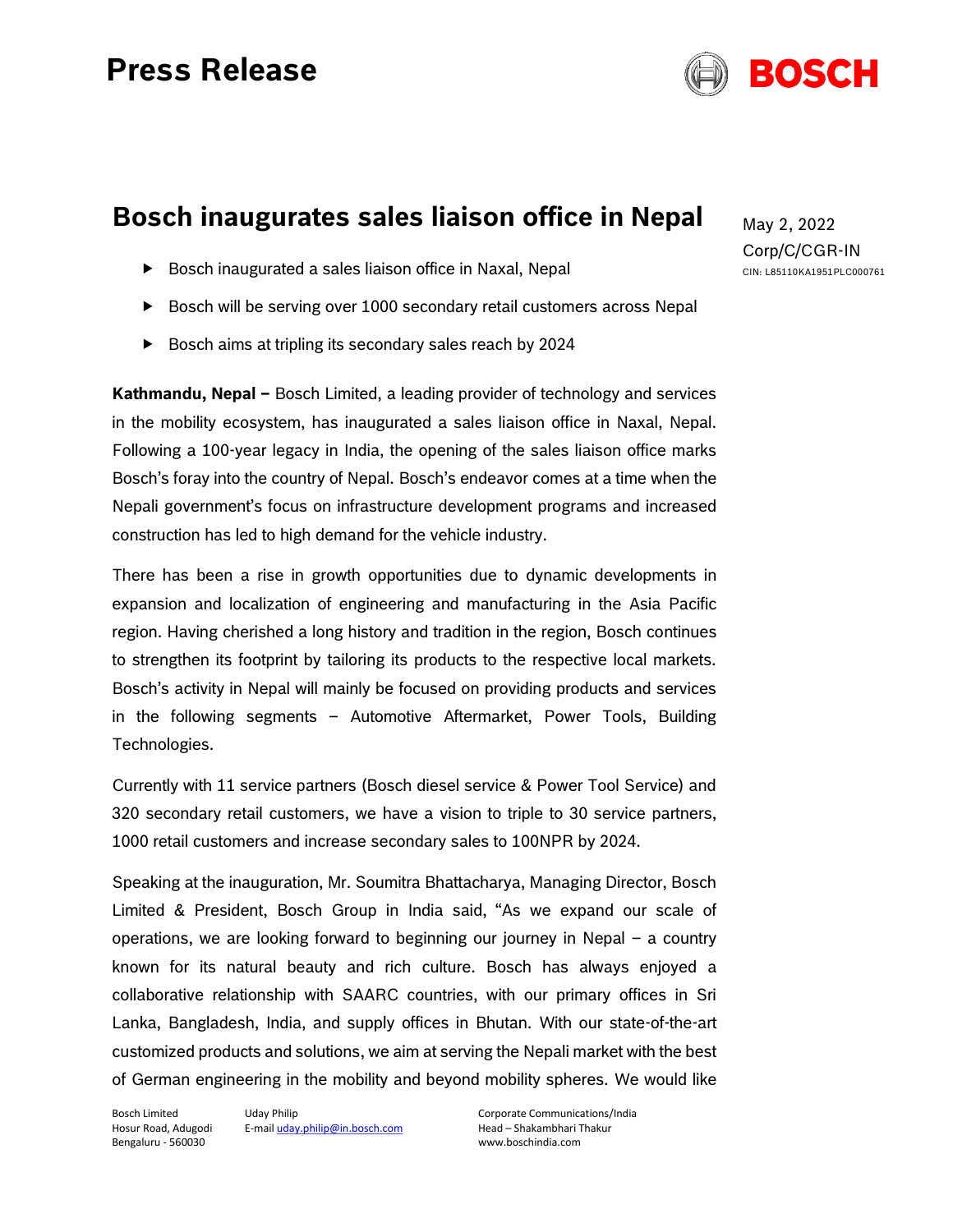# **Press Release**



to thank the Nepali government for their continued support in our endeavor and look forward to forging a longstanding partnership between Nepal and Bosch."

Over the years, Bosch has invested billions of euros in research and development with the objective of developing innovative, useful, and exciting products and solutions with the aim of enhancing the quality of life. With the inauguration of Bosch's office in Nepal, Bosch also establishes its commitment in skilling the local population of Nepal through multiple CSR initiatives.

Bosch Limited Hosur Road, Adugodi Bengaluru - 560030

Uday Philip E-mail uday.philip@in.bosch.com Corporate Communications/India Head – Shakambhari Thakur www.boschindia.com